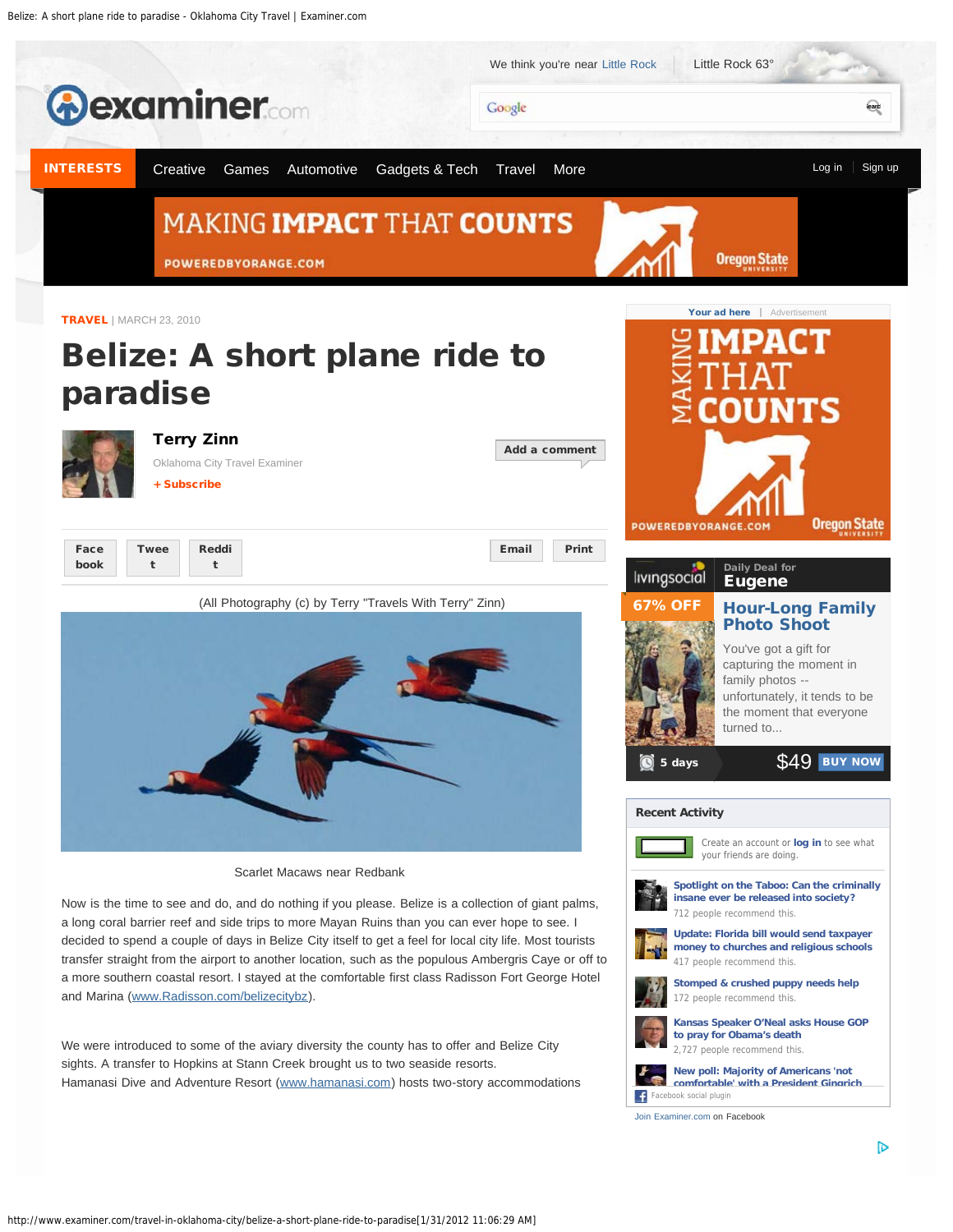

Cocktails served at the Jaguar Reef pool by King

Only separated from the surf by an infinity edge swimming pool, surrounded by lush vegetation. Private luxury tree house accommodations are a reservation favorite. The Main plantation style house encloses a reception area with limited Internet wifi, a gift shop, bar and inside/outside dining around the ample veranda. Hamanasi and its on-site dive shop offer scuba lessons and snorkel trips, along with additional tours.

Tours are a good way to take in the country's abundant agricultural sights of banana plantations and scores of citrus orchards. The Southern Mayan Tour visits the ruins of Nim Ii Punit and Lubaantun, where the legendary but missing crystal scull was discovered in 1926. The last Indiana Jones movie centered around this artifact.



Beware when tour descriptions says rigorous - they are. The trip through St. Hermana's Cave was a harrowing two-hour, sweaty, dark, perilous trek no one will forget. The hike up Red Bank mountain to see the early morning migration of Scarlet Macaws is another rigorous uphill march. But it was worth the trek by seeing rare Scarlet Macaws fly toward fruit trees through lush valleys and over verdant mountain tops.

Close by Hamanasi is Jaguar Reef Lodge, [\(www.jaguarreef.com\)](http://www.jaguarreef.com/), which has a more open view of the ocean and a main house where the dining room is embraced by palms and tranquil surf. The spectacular views of ocean and surf are only surpassed by the immaculate care the ground keepers exhibit with their careful and artistic raking of the sand, which surrounds the property. This exotic detail

can be carried over to your large studio accommodations, where your welcome is spelled out in flower blossoms on your bed spread.